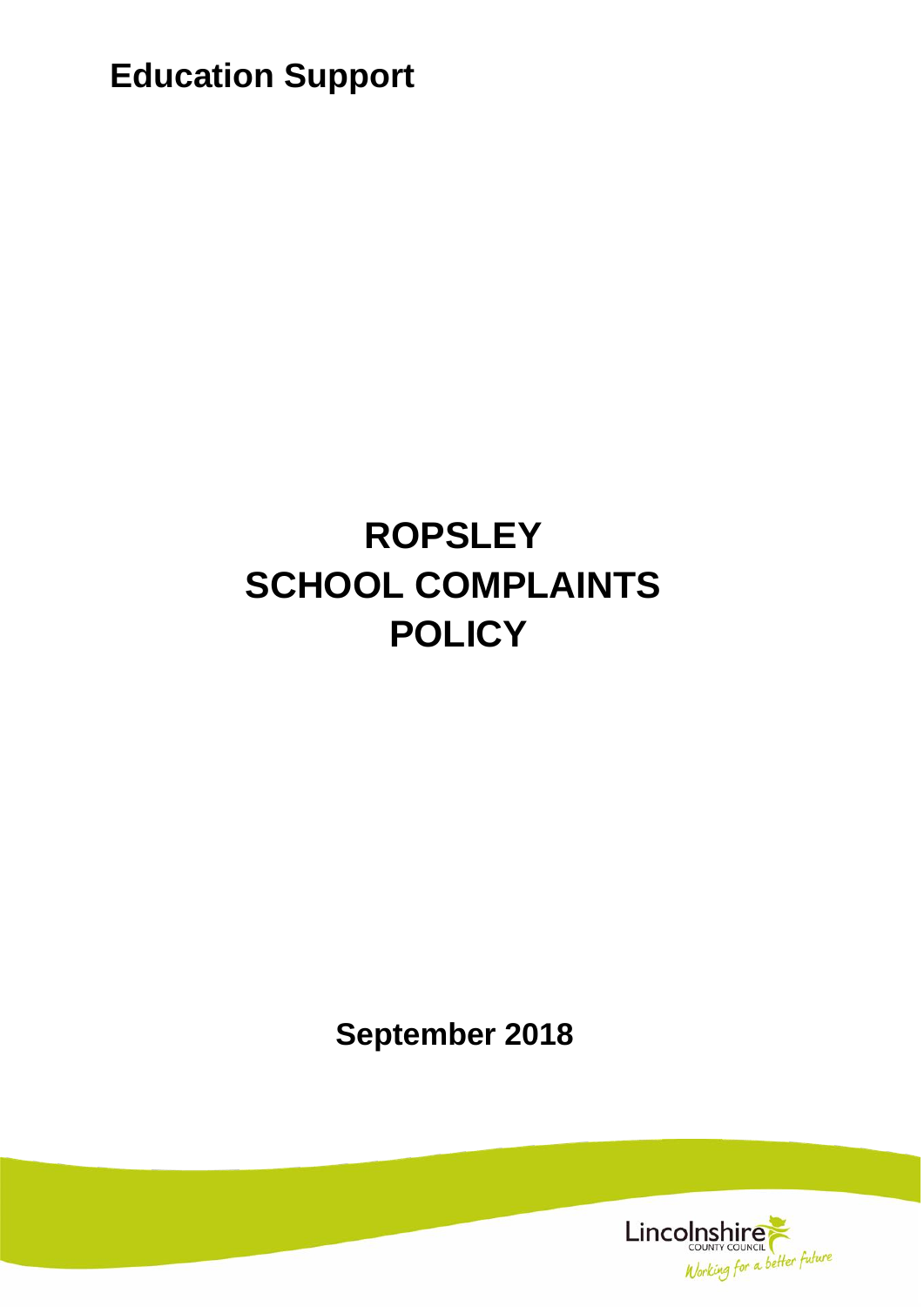## **MODEL SCHOOL COMPLAINTS POLICY FOR MAINTAINED SCHOOLS**

## **COMPLAINTS POLICY**

#### **Introduction**

All maintained schools in England are required to have a procedure in place for dealing with complaints relating to the school and any community facilities or services that the school provides. There are certain complaints which fall outside of this procedure because there are established statutory or other prescribed procedures available, for example: staff grievances or disciplinary procedures; school admissions; exclusions; statutory SEN assessments; Child Protection procedures; public examinations; school reorganisation proposals.

In this school all staff are dedicated to giving all children the best possible education and caring properly for their health, safety and welfare at all times. We are committed to working closely with parents/carers and believe that school and parents/carers must work together in partnership, each carrying out their own particular responsibilities to help pupils gain the most from their time in school. We also desire to have good relations with our neighbours and the wider community.

Whether you are a parent/carer, or member of the wider community, if you feel that something is not going quite as you would like, that we are doing something that you are not happy about, or not doing something that you feel we should, please tell us about it.

#### **The First Step – Informal**

Please arrange to discuss any concerns with your child's class teacher, if you are a parent/carer, or with the particular teacher concerned. We hope that most problems can be sorted out this way. If you are not the parent/carer of a child at our school, please start at the second step by making contact with the Headteacher to discuss your concerns.

#### **The Second Step – Informal**

If, after speaking to your child's teacher, and having allowed sufficient time to deal with the issue, you do not feel that your concern has been properly dealt with, or if your concern is about the conduct of a particular teacher, then you should discuss the matter with that teacher's manager.

In our school this is the Headteacher. In almost all cases we can sort things out satisfactorily in this way. If your concern is with regard to a broader school issue, you should contact the Headteacher direct.

#### **The Third Step - Formal**

If your attempts to resolve the matter informally have not been successful, you should make a formal written complaint to the Headteacher, unless the complaint is about the conduct of the Headteacher in which case you would follow the 'Taking Matters Further' stage below. If your complaint is about the conduct of the Headteacher, you should make a formal written complaint to the Chair of Governors, addressing your envelope to the Clerk to Governors, care of the school's address. If for some reason you do not feel able to put your complaint in writing, please contact the school office to arrange an alternative means of capturing your complaint.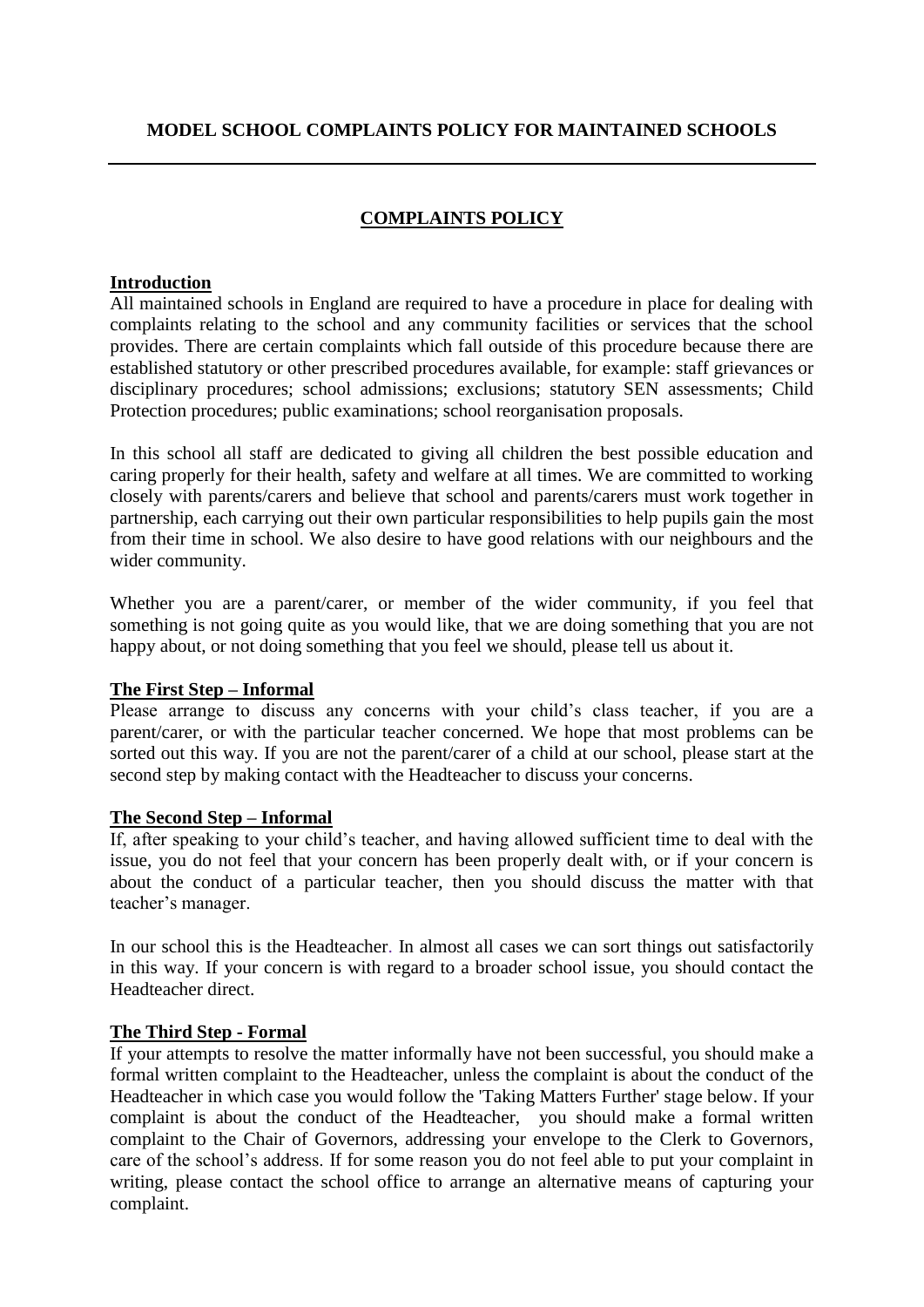You will receive an acknowledgement from the Headteacher or Chair of Governors within five school working days. The acknowledgement letter will also indicate the date by which you can expect to receive the Headteacher's / Chair of Governors written response to your formal complaint letter. This will normally be within ten school working days from the date of the acknowledgement letter.

#### **Taking Matters Further – Governors' Review**

If you are dissatisfied with the Headteacher's response to your formal complaint letter, or if your complaint is about the conduct of the Headteacher and you are dissatisfied with the Chair's written response, then you will need to contact the Clerk to Governors who will convene the Governors' Complaints Committee.

You should send written details of your complaint, with any correspondence and evidence to support your complaint, to the Clerk to the Governors at the school address. If, for some reason, you do not feel able to do so, you should contact the Clerk, via the school, who will record your complaint as a statement for you to sign.

The Clerk to Governors will write to acknowledge receipt of your complaint within five school working days. The acknowledgement letter will explain the process which is to be followed and the expected timescale for that process – please see the section 'Governors' Complaints Committee Procedure'. Where your complaint is considered under written representations, this process may take up to twenty-eight school working days to allow for the collection of representations and evidence.

The Governors' Complaints Committee will consider your complaint and write to advise you of the outcome within the timescale provided by the Clerk to Governors.

#### **Complaints Against Individual Governors**

For complaints against the Chair of Governors, or any other individual governor, you should send written details of your complaint, with any correspondence and evidence to support your complaint, to the Clerk to the Governors at the school address. If, for some reason, you do not feel able to do so, you should contact the Clerk, via the school, who will record your complaint as a statement for you to sign.

The Clerk to Governors will acknowledge receipt of your complaint within five school working days, and initiate the correct process. The Chair of Governors will consider complaints against an individual governor and the Vice Chair will consider complaints against the Chair of Governors.

The appropriate governor will consider your complaint and write to advise you of the outcome within ten school working days. There will be no further internal right of appeal for complaints against individual governors.

#### **Complaint Procedure Timescales**

We will use our best endeavours to address complaints in a timely and efficient manner; however, there will be times when timescales may need to be adjusted. If, at any stage of the process, we believe we are unable to meet the timescales which have been provided to you, the Clerk will contact you to explain the reasons for any delay and to provide you with a new timescale for the conclusion of that part of the process.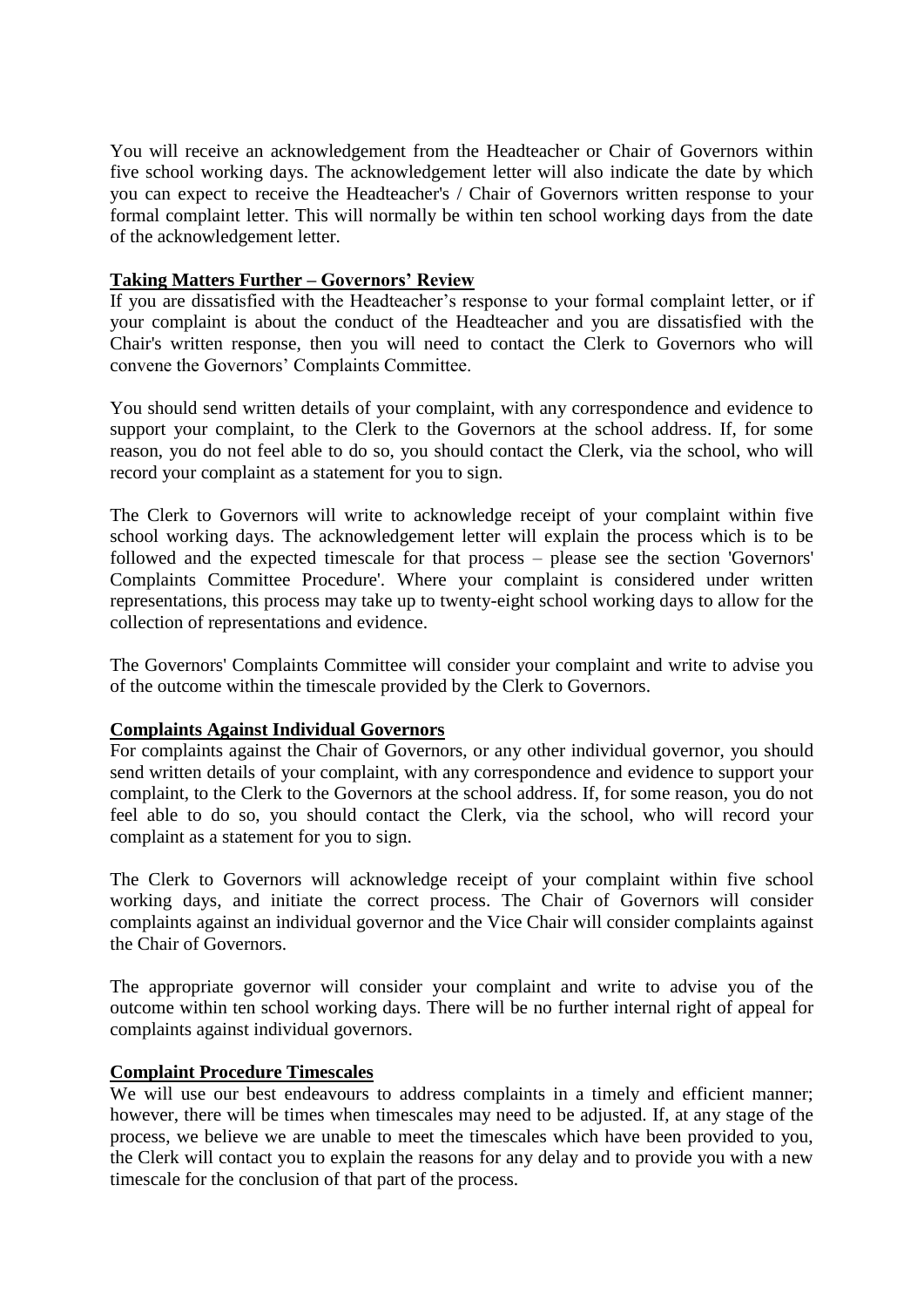## **External Appeal**

The decision of the Governors' Complaints Committee is normally final; however, if you are dissatisfied with their response, or you have a complaint about the governing body itself, you may be able to take your complaint to an external body.

For certain complaints about schools maintained by the Local Authority (State Schools), complainants can write to the Secretary of State for Education. You must do this in writing, either by post to:

School Complaints Unit Department for Education 2<sup>nd</sup> Floor, Piccadilly Gate Manchester M1 2WD

Or, by using the online School Complaints form. This can be accessed at:

<https://www.gov.uk/complain-about-school>

You should be aware that the School Complaints Unit (SCU) will usually only consider a complaint once the school's internal processes have been exhausted. The SCU will examine whether the complaints policy and any other relevant policies were followed in accordance with the provisions set out. The SCU will also examine whether the school's policies adhere to education legislation. The SCU will not usually re-investigate the substance of the complaint.

**Please note that, unless your complaint is about the governors' response or lack of response, or about the governing body as a whole, your complaint will generally have to be considered first by the governing body of the school.**

## **GOVERNORS' COMPLAINTS COMMITTEE PROCEDURE**

 **- refer also to the flow chart at the end of this section**

## **General Principles**

- If a person is not satisfied with the response from the Headteacher regarding a complaint or if a complaint is about the Headteacher, then he/she is entitled to take the complaint to the Governing Body's Complaints Committee. If a person is not satisfied with the response from the Headteacher, or from the Chair of Governors if the complaint is about the Headteacher, then he/she is entitled to take the complaint to the Governing Body's Complaints Committee*.*
- All complaints to the Governing Body's Complaints Committee must be in writing and should include full details of the complaint, along with any supporting evidence. This should be sent to the Clerk to the Governors, care of the school. The Clerk will then ensure the complaints process is started as soon as practicable. If for some reason you do not feel able to put your complaint in writing, please contact the Clerk to arrange an alternative means of capturing your complaint.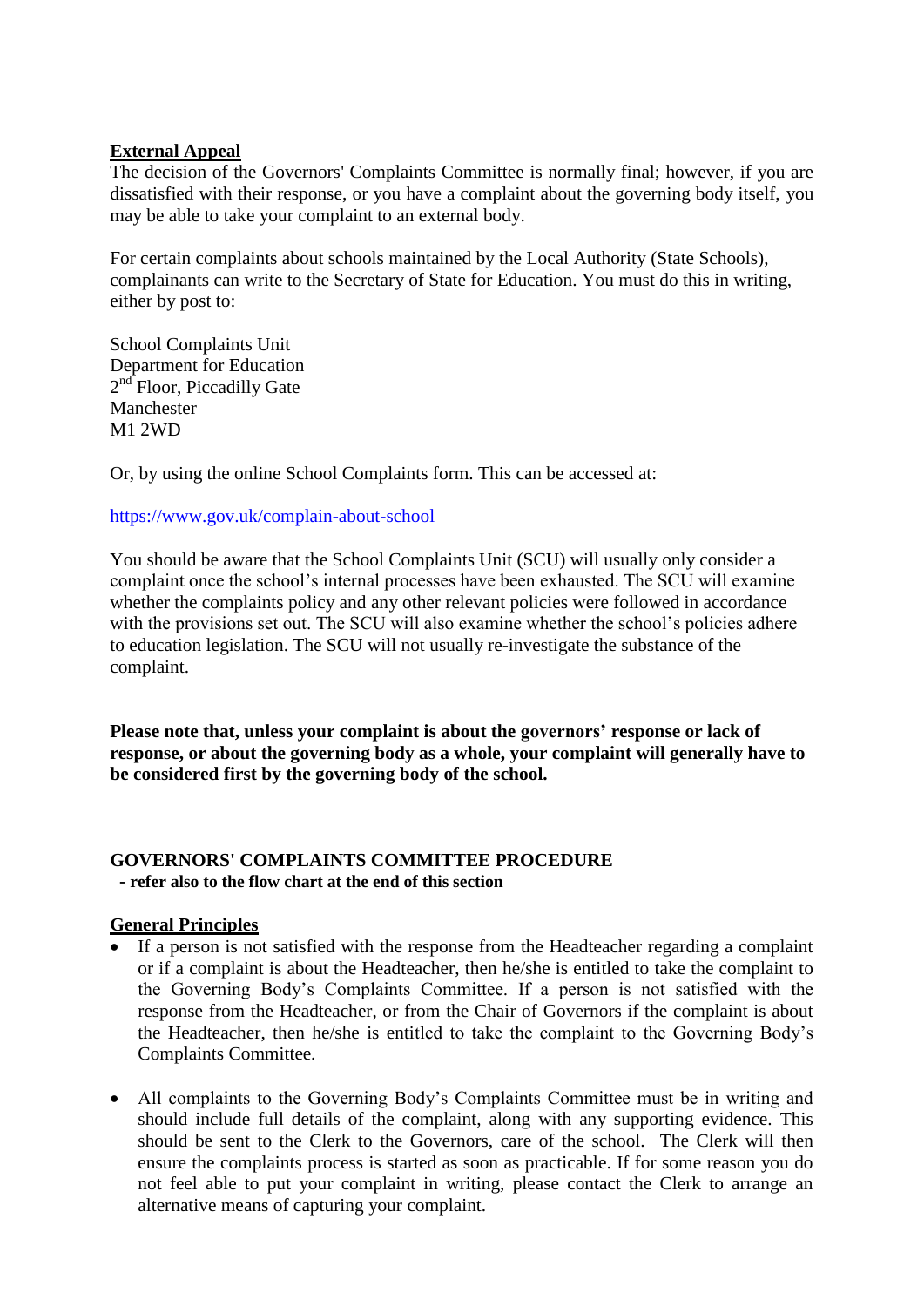- A minimum of three governors should be selected from a bank of nominated governors to form the Complaints Committee to consider the complaint. The Chair of Governors will not usually sit on this committee. Those governors chosen should ideally have no knowledge whatsoever of the details surrounding the complaint or of the complainant themselves. The Complaints Committee can choose its own Chair.
- It is appreciated that it may not always be possible to find governors with no knowledge at all. However, the Governing Body should use their best endeavours to find governors who are as impartial as can be. If this proves particularly difficult in any given case, the Clerk to Governors should contact Governor Support for further advice on how to proceed as help may be found from a different school or the Diocese (if applicable).
- Once the Complaints Committee has been formed, members of the Complaints Committee must ensure they are familiar with the school's complaints procedure. They must then decide how they wish to consider the complaint.
- Governors will presume to consider the complaint through written representations as the norm, however, governor's should be sensitive to the needs of the complainant and the best method of representation (written or oral) should be chosen to ensure that the complaint can be effectively communicated to governors so that it can be understood and then decided upon. It is the governor's choice as to how they wish to hear the complaint.

# **Written Representations**

- The Clerk to the Governors will write to the complainant, outlining the procedure.
- The complaint will be forwarded to the Headteacher who will then have 7 school working days in which to respond.
- That response will then, in turn, be sent to the complainant for comment, any responses to be provided within 7 school working days.
- Finally, that response will go to the Headteacher who has 7 school working days in which to respond to the Clerk.
- A copy of the Headteacher's final response should be sent to the complainant with the advice that it is only for their information and that any further response will not be considered except in exceptional circumstances.
- All the responses are then put before the Complaints Committee for consideration.
- For the avoidance of doubt, all communication should be through the Clerk to the Governors, neither party should send their response to the other directly.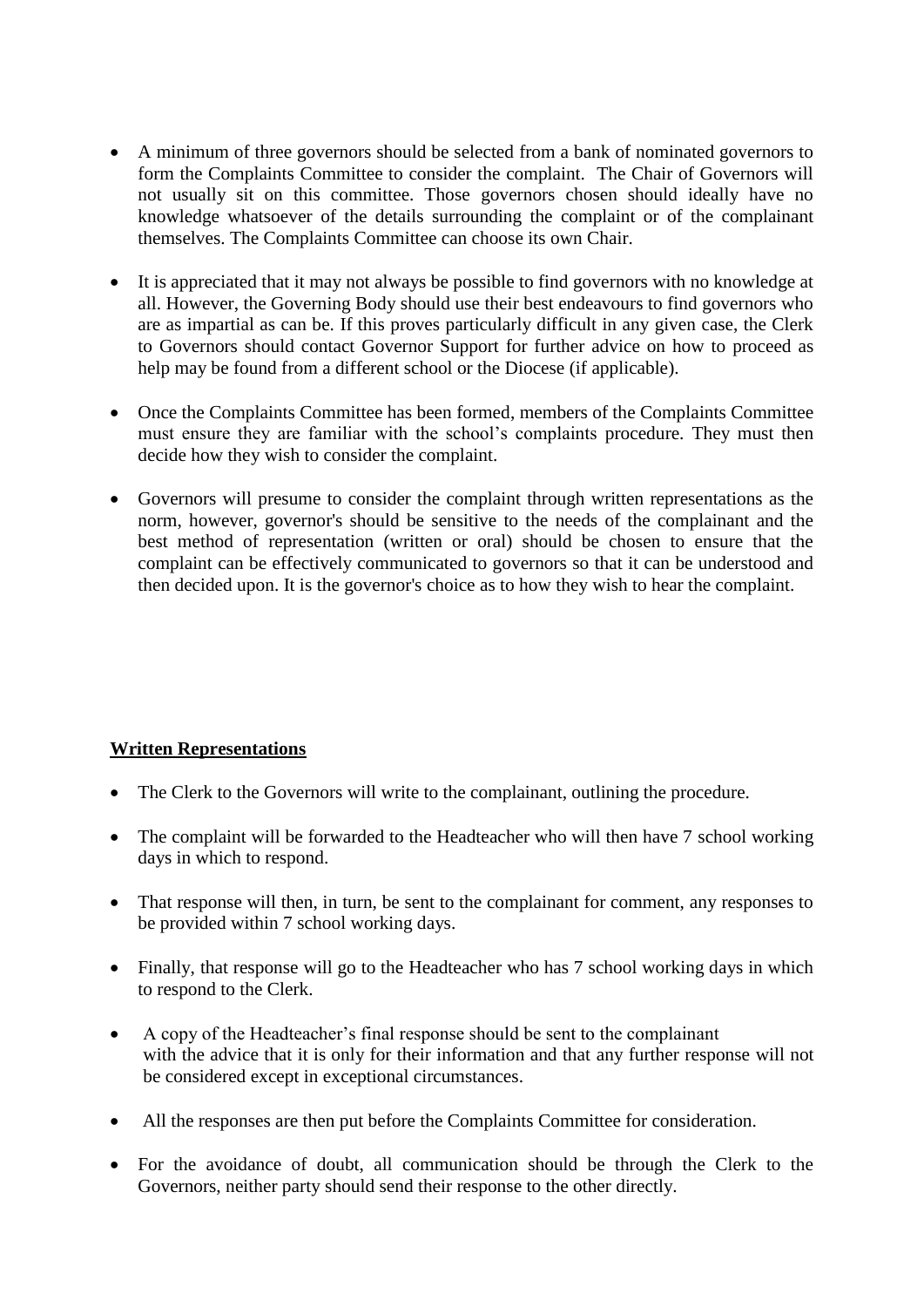## **Oral Hearings**

- If the governors choose to have an oral hearing, the Clerk to Governors will invite the complainant to attend a meeting where they will be able to put their complaint personally to the Governors' Complaints Committee. The complainant should receive no fewer than ten (calendar) days' notice of the meeting. The complainant should also be advised that they have the right to submit any further information or documentation relevant to the complaint and that this information should be received in sufficient time for it to be provided to the Committee at least five school working days before the hearing. They should also be informed that any written materials will be provided to the Headteacher in advance of the hearing. Recording devices are not permitted and all parties should be made aware of this prior to and at the start of the meeting.
- The Clerk to Governors should inform the Headteacher of the time and date of the meeting, invite him/her to attend and provide all the details of the complaint available at that time, so that the Headteacher can provide a written report in response to the complaint. This report should be provided at least five school working days before the meeting so it can be shared with all parties.
- The Headteacher should attend the oral hearing to respond to the complaint. Teachers should not attend. If their evidence is needed, it should either be obtained via the Headteacher or, where this is not appropriate, by a governor either before or after the meeting with the complainant. Written evidence should generally be made available to all parties at least five school working days in advance of the hearing, subject to any data protection constraints. Governors should seek advice from the Legal Services Officer with responsibility for Data Protection matters if there are concerns about which materials can be shared. The governors will only make a decision about the complaint once they have heard the complainant's and the school's evidence.
- The structure of such a meeting should be flexible. It is anticipated, however, that it will follow a similar process to admission appeals. The Chair of the Committee should outline the procedure. The complainant will then present his/her case. The Complaints Committee should have familiarised themselves with the written complaint before the meeting opens and will then have an opportunity to ask any questions, as will the Headteacher. The Headteacher should then respond to the complainant, following which both the complainant and the Committee will have the opportunity to ask questions. Each party can then be asked to summarise their position in brief. Both parties will then leave to allow the Committee members to make their decision in private. The complainant and the Headteacher should enter and leave the room at the same time; neither should be alone with the Committee.
- Both the complainant and Headteacher are entitled to bring a representative with them if they wish. Although it would not normally be necessary, either party may bring a legal representative if they wish. Either party intending to bring a representative would be expected to contact the Clerk to the Governors before the hearing to notify them.
- The hearing should be clerked and the DfE advise that it is best practice to share copies of the minutes with all parties involved in the hearing; affording them a reasonable opportunity to agree and if necessary challenge their content.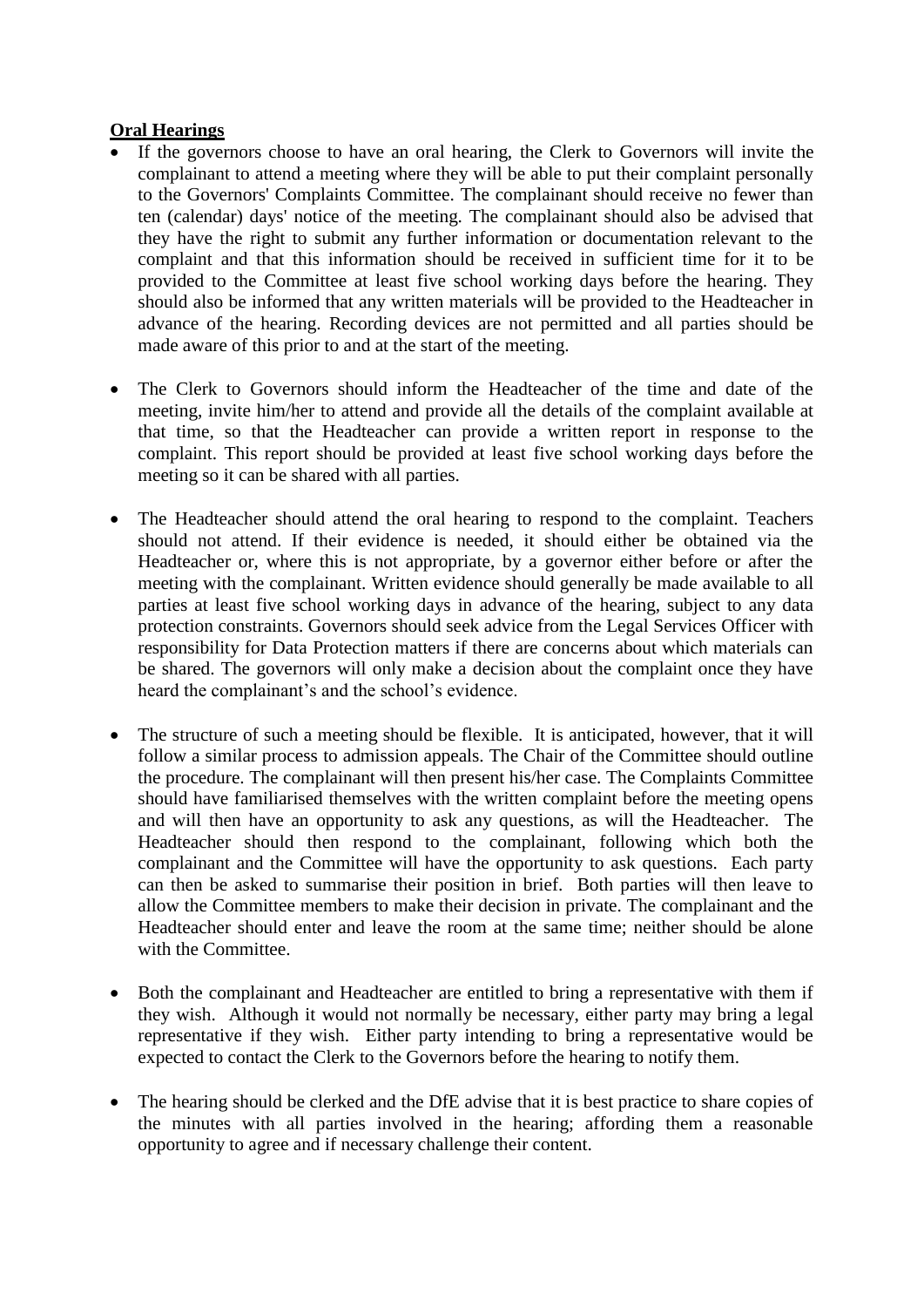## **Adjudications**

- Regardless of which method is adopted, the Complaints Committee should take a robust approach and not simply endorse the decision of the Headteacher without any consideration of the evidence.
- The Complaints Committee must have all the evidence they feel is necessary for them to make their decision. If they are not satisfied, and require further evidence from either party, they should adjourn and request that information. The Complaints Committee should only make their decision if they are satisfied they have sufficient evidence with which to make a final decision.
- The decision of the Complaints Committee should be given to the complainant in writing within 5 school working days of the decision being agreed. Providing the procedures as laid down in the complaints policy are followed then there is no right of appeal following this decision.
- The decision letter should outline the nature of the complaint, the factors taken into consideration and the decision of the Complaints Committee. In the case of written representations, the decision letter should be sufficiently thorough so as to obviate the need for minutes to include any other information.
- Under the Data Protection Act, complainants can request to have sight of all documents relating to their complaint, subject to restrictions as detailed in LCC guidance 'Disclosure of Information to Parents and Others'.

## **It is important that the complaint and associated papers are not attached to a child's file as they do not relate to the child.**

Schools are advised to keep a central register of complaints received. The DfE advises that the monitoring and review of complaints can be a useful tool in evaluating a school's performance.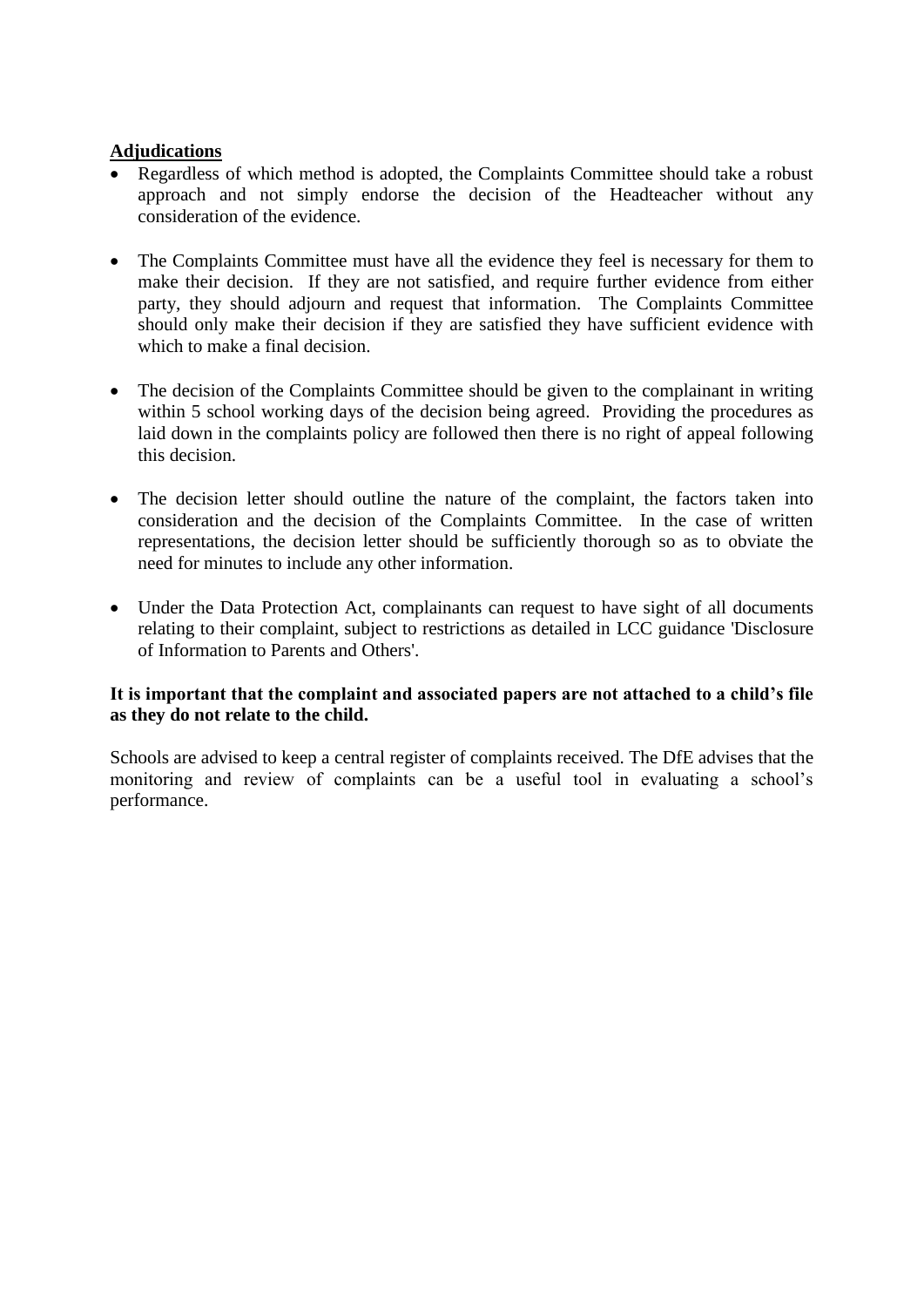## **FORMAL COMPLAINT TO GOVERNORS**

**This action should only be taken once the Headteacher has responded in writing to a formal complaint OR if the complaint is about the Headteacher / if the Chair of Governors has responded in writing to a complaint about the Headteacher.** 

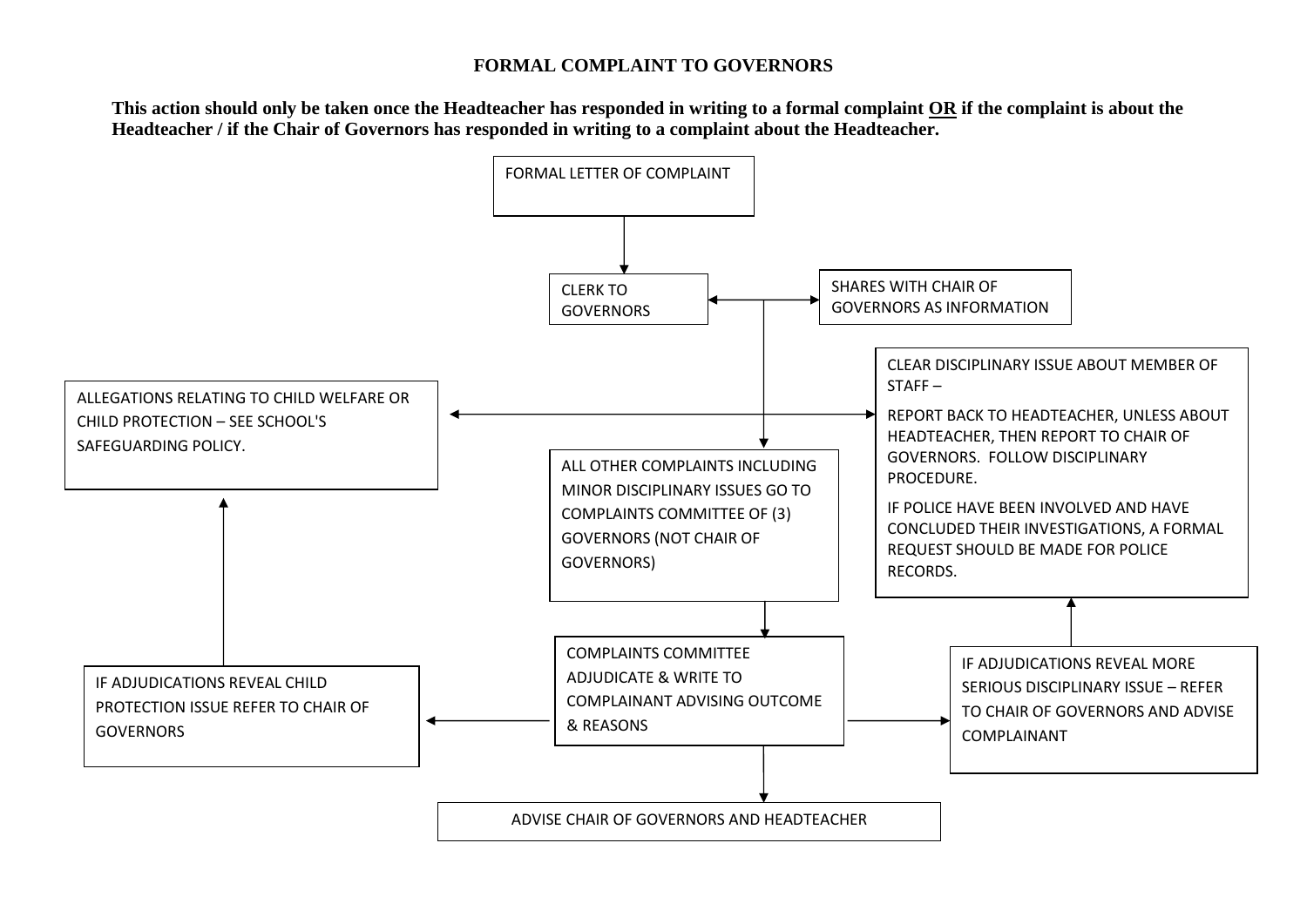## **OTHER MATTERS**

#### **Safeguarding Concerns**

Please refer to the school's safeguarding policy.

### **Time Limits for Raising Complaints**

You should make the school aware of your complaint as soon as possible after the matter or incident has occurred that you wish to complain about. Usually, we would expect you to do this within three months of the incident occurring and if you do not contact the school within that time, we will not usually consider your complaint.

If your complaint relates to a continuing act, then occurrences outside of the three month time limit will usually be considered alongside the more recent occurrence.

If you feel there are exceptional circumstances that have prevented you from meeting the time limit, you can provide an explanation of these circumstances along with your complaint so that Governors can consider them.

The final decision rests with Governors as to whether your complaint will be considered when it is raised outside of the three month time limit. In addition, where your child is no longer on roll at the school and your complaint is considered exceptionally, it will usually only be possible to have your complaint considered under the final stage of the school's procedure.

#### **Unreasonable Complainant Behaviour**

Staff and Governors are keen to ensure that all genuine complaints are dealt with fairly and promptly and in accordance with our agreed procedures. We would again emphasise that most matters can be resolved by discussing issues with our staff at the informal stages of our procedure.

Regrettably, there are times when complainants raise issues with or about staff in ways which are unacceptable. This can cloud the concern at the heart of the complaint, which may result in the delay or hindrance of a resolution. It can also have an adverse effect on pupils, staff and the effective running of the school. Examples of behaviours that we consider to be unacceptable are as follows:

- Refusing to articulate their complaint or specify the grounds of a complaint or the outcomes sought by raising the complaint, despite offers of assistance;
- Making excessive demands on school time by frequent, lengthy, complicated and stressful contact with staff regarding the complaint in person, in writing, by email and by telephone while the complaint is being dealt with.
- Introducing trivial or irrelevant information which the complainant expects to be taken into account and commented on, or raises large numbers of detailed but unimportant questions, and insists they are fully answered, often immediately and to their own timescales.
- Making unjustified complaints about staff who are trying to deal with the issues and/or harassing individual staff members in a way which appears intended to cause personal distress rather than to find a resolution;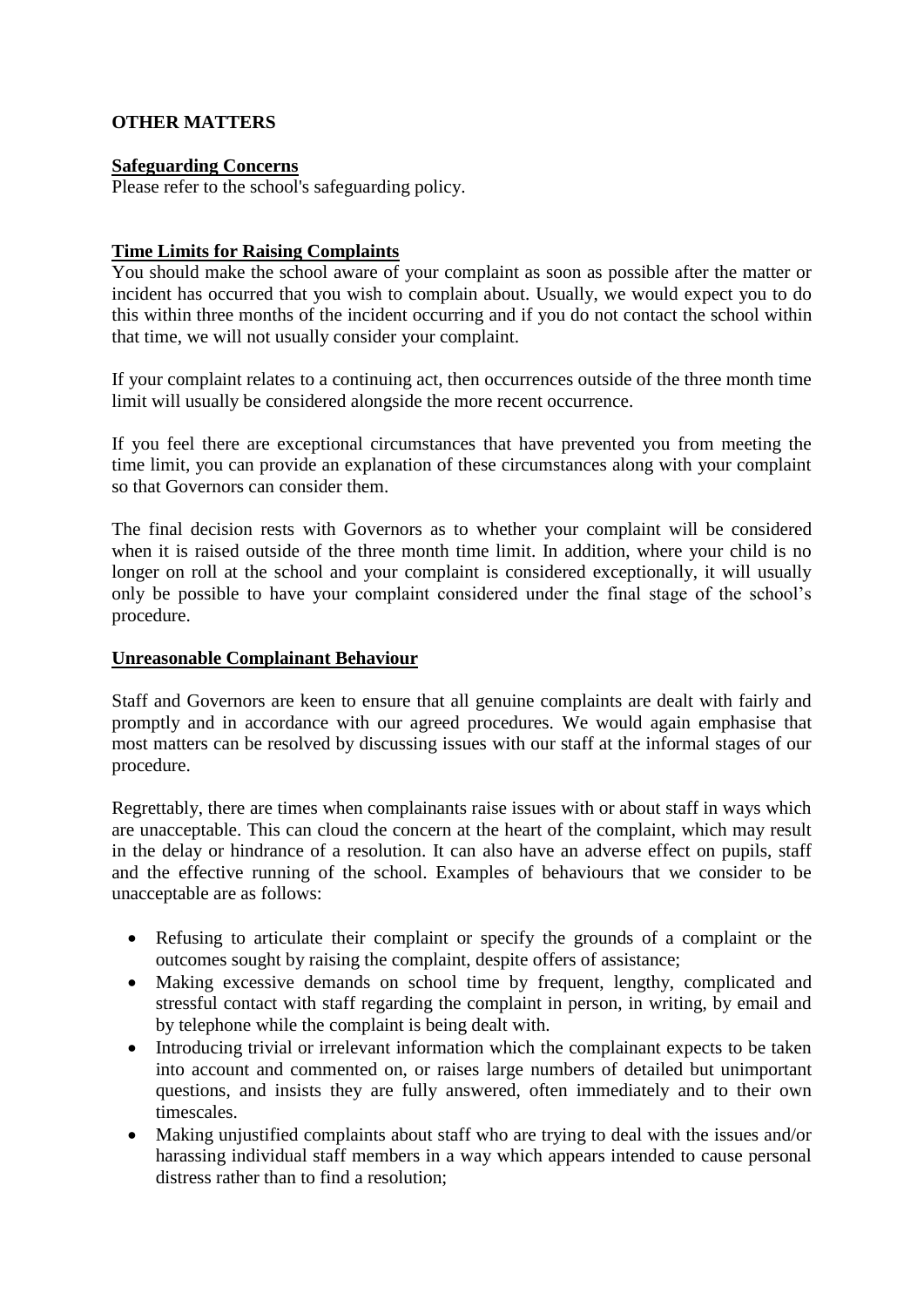- Refusing to cooperate with the complaints procedure as set out in this policy; while still wishing their complaint to be resolved;
- Refusing to accept that certain issues are not within the scope of a complaints procedure;
- Changing the basis of the complaint as the consideration proceeds and/or making unjustified complaints about those trying to deal with the complaint;
- Pursuing unreasonable outcomes which are disproportionate to the nature of the matters in hand;
- Persisting in repetitious complaints when these have been previously determined under the school complaints procedure;
- Electronically recording meetings, telephone calls and conversations without the prior knowledge and consent of the other persons involved;

A complainant's behaviour may also be considered unreasonable if the person making the complaint does so either face-to-face, by telephone or in writing or electronically:-

- maliciously;
- aggressively;
- using threats, intimidation or violence;
- using abusive, offensive or discriminatory language;
- knowing it to be false:
- using falsified information;
- publishing unacceptable information in a variety of media such as in social media websites and newspapers.

Complainants should limit the numbers of communications with the school while a complaint is being progressed. It is not helpful if repeated correspondence is sent (either by letter, phone, email or text) as it could delay the outcome being reached. In addition, the school expects that any person wishing to raise a concern or complaint will:

- Follow the school complaints procedure.
- Treat all members of the school community with courtesy and respect.
- Recognise the time constraints that staff operate under and allow them a reasonable amount of time in which to respond / address any issues.

Where a complainant raises a complaint in a manner which the school feels is unreasonable, actions may be taken to remedy this. The actions will be proportionate to the nature of the behaviour and may include:

- An informal approach to inform the person that the behaviour is unacceptable and needs to be modified.
- A formal written communication advising the person that the behaviour is unacceptable and appropriate action may be taken if the behaviour is not modified.
- A tailored communications strategy such as limiting the method and/or frequency of contact with staff / school personnel.
- A refusal to register and process further complaints about the same or similar subject matter where the matter has already been determined, or where complaints are vexatious, or where complaints are personally harassing, or deliberately targeted at one or more members of staff without good cause.